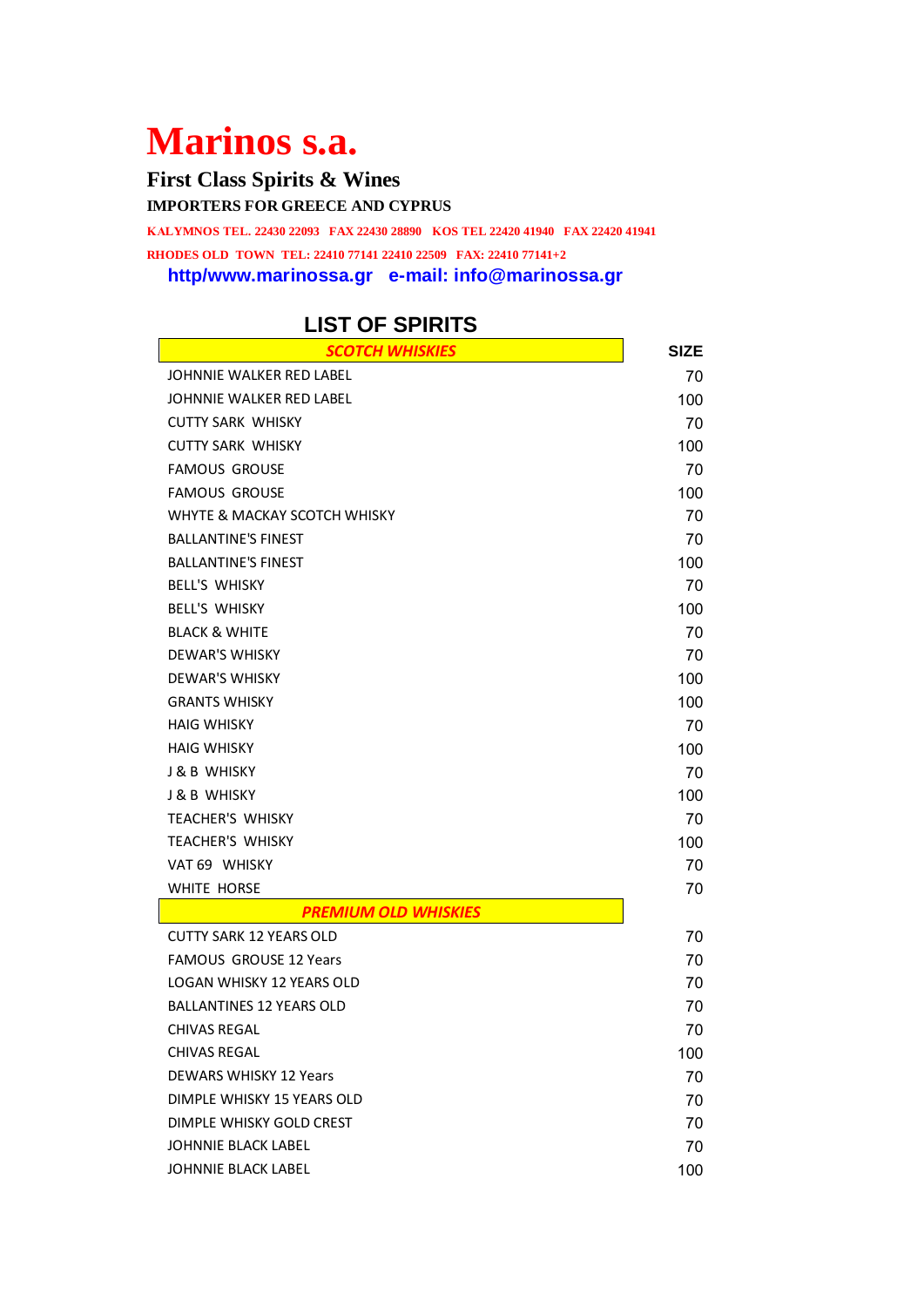| JOHNNIE WALKER BLUE LABEL                  | 70  |
|--------------------------------------------|-----|
| JOHNNIE WALKER GOLD 18 Years Old           | 70  |
| JOHNNIE WALKER PREMIER                     | 75  |
| USQUAEBACH 15 years old                    | 70  |
| <b>IRISH WHISKIES</b>                      |     |
| TULLAMORE DEW                              | 70  |
| <b>TULLAMORE DEW</b>                       | 100 |
| <b>BLACKBUSH IRISH WHISKY</b>              | 70  |
| <b>BUSHMILLS ORIGINAL</b>                  | 70  |
| <b>JAMESON WHISKEY</b>                     | 70  |
| <b>JAMESON WHISKY</b>                      | 100 |
| POWERS IRISH WHISKY                        | 70  |
| POWERS IRISH WHISKY                        | 100 |
| <b>NORTH AMERICAN WHISKIES</b>             |     |
| <b>JACK DANIELS</b>                        | 70  |
| <b>JACK DANIELS</b>                        | 100 |
| JACK DANIELS BLACK                         | 150 |
| <b>WOODFORD RESERVE</b>                    | 70  |
| <b>BOURBON DE LUXE</b>                     | 70  |
| CANADIAN CLUB C.C                          | 70  |
| <b>CANADIAN CLUB CITRON</b>                | 100 |
| <b>FOUR ROSES WHISKY</b>                   | 70  |
| <b>FOUR ROSES WHISKY</b>                   | 100 |
| HIBIKI JAPANESE WH. 17 years old           | 70  |
| <b>JIM BEAM BOURBON</b>                    | 70  |
| JIM BEAM BOURBON WH.                       | 100 |
| KNOB CREEK BOURBON WH.                     | 70  |
| MAKERS MARK BOURBON WHISKY                 | 70  |
| SEVEN CROWN WHISKY                         | 70  |
| SUNTORY ROYAL WHISKY                       | 70  |
| <b>WILD TURKEY 8 YEARS OLD</b>             | 70  |
| YAMAZAKI JAPANESE WH. 12 years old         | 70  |
| YAMAZAKI JAPANESE WH. 18 years old         | 70  |
| <b>MALT WHISKIES</b>                       |     |
| <b>BALBLAIR ELEMENTS 70 cl</b>             | 70  |
| BUNNAHABHAIN WH. MALT 12Y                  | 70  |
| BUNNAHABHAIN WH. MALT 18Y 70cl             | 70  |
| BUNNAHABHAIN WH. MALT 25Y 70cl             | 70  |
| <b>CUTTY SARK MALT WHISKY 70cl</b>         | 70  |
| FAMOUS GROUSE MALT 12 YEARS OLD            | 70  |
| <b>GLEN ROTHES MALT</b>                    | 70  |
| <b>GLEN ROTHES SEL. RESERVE</b>            | 70  |
| <b>GLENGOYNE 17 YEARS OLD MALT WHISKEY</b> | 70  |
| <b>GLENGOYNE 10 YEARS OLD MALT WHISKEY</b> | 70  |
| <b>GLENGOYNE RESERVE MALT WHISKEY</b>      | 70  |
| MACALLAN 12 YEARS OLD                      | 70  |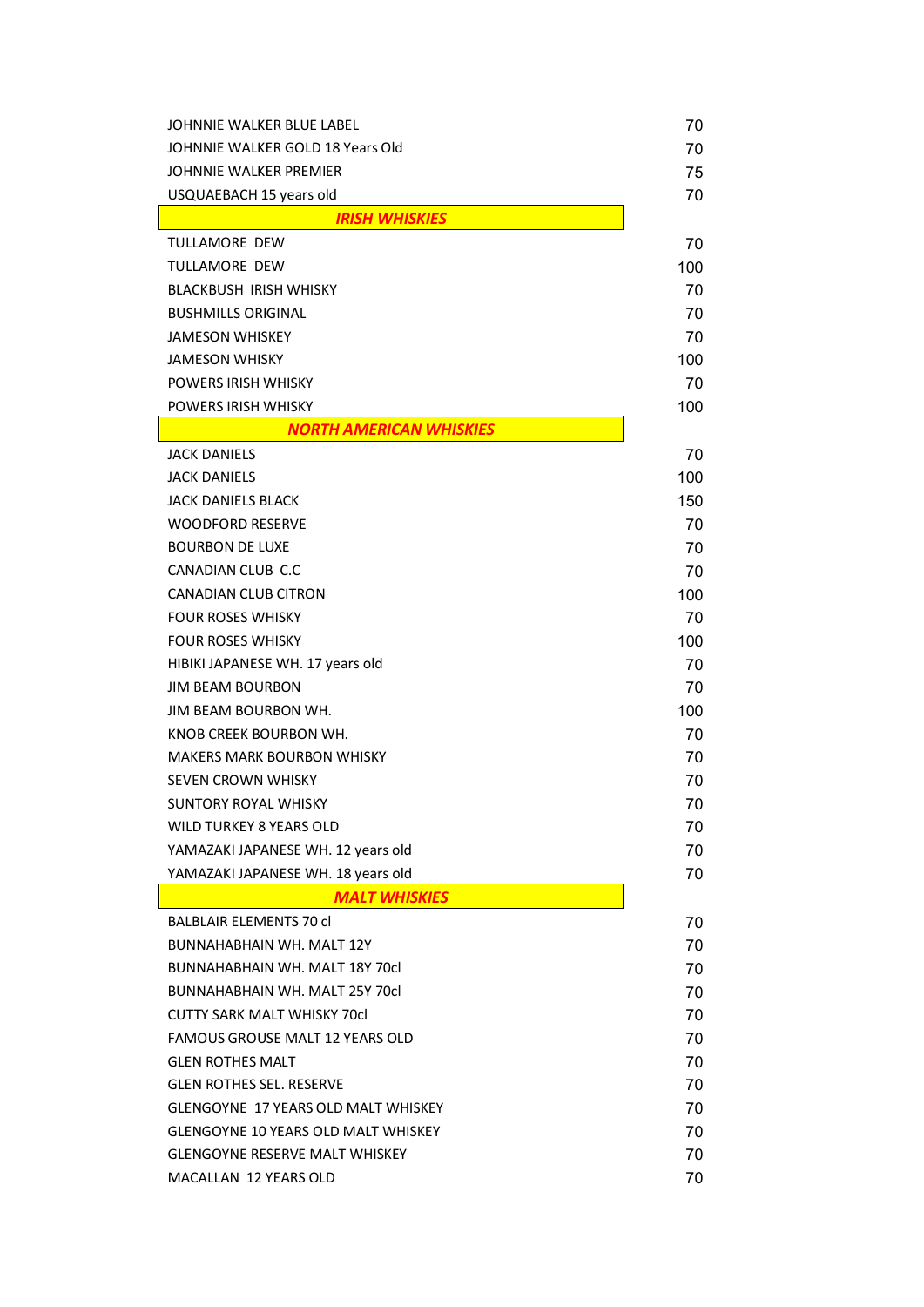| MACALLAN 12 YEARS OLD                      | 35  |
|--------------------------------------------|-----|
| <b>MACALLAN 18 YEARS OLD</b>               | 70  |
| <b>MACALLAN 25 YEARS OLD</b>               | 70  |
| <b>MACALLAN MASTERS EDITION</b>            | 70  |
| OLD PULTENEY 12 YEARS OLD                  | 70  |
| ABERFELDY WHISKY 12 YEARS OLD              | 70  |
| ABERFELDY WHISKY 21 YEARS OLD              | 70  |
| ABERLOUR 10 YEARS OLD MALT WHISKEY         | 70  |
| ABERLOUR ABUNDAH                           | 70  |
| ARDBEG MALT 10 YEARS OLD                   | 70  |
| ARDBERG VIGEADAIL G.BOX                    | 70  |
| <b>BALLANTINE'S PURITY 20 YEARS OLD</b>    | 50  |
| BALVENIE 30 Y.O. MALT WHISKY               | 70  |
| BOWMORE 15 years g.box                     | 70  |
| BOWMORE ENIGMA 12 years c.box              | 100 |
| BRUICHLADDICH 20years OLD malt             | 70  |
| <b>BRUICHLADDICH 10 YEARS OLD</b>          | 70  |
| <b>BRUICHLADDICH ISLAY 1969 VINTAGE</b>    | 70  |
| <b>BUSHMILLS 10 YEARS OLD MALT IRISH</b>   | 70  |
| <b>BUSHMILLS 21Y MALT WHISKY 70cl</b>      | 70  |
| BUSMILLS 16 YEARS OLD MALT IRISH           | 70  |
| CAOL ILA 12Y 70cl                          | 70  |
| CAOL ILA 25 years                          | 70  |
| CAOL ILA ISLAY PORT WOOD                   | 70  |
| CARDHU MALT WHISKY 12 YEARS OLD            | 70  |
| CARDHU MALT WHISKY 70cl + ΔΕΡΜΑ.ΠΟΥΓΓΙ     | 70  |
| CARDU MALT WHISKY 12 YEARS OLD             | 5   |
| <b>CONNEMARA MALT WH. 12 years</b>         | 70  |
| <b>CORRIEMOR CIGAR MALT WHISKY</b>         | 70  |
| <b>CRAGGANMORE MALT whisky Lim.Edition</b> | 70  |
| DALLAS DHU HIGHLAND 1980 VINTAGE           | 70  |
| DALMORE 12 YEARS OLD                       | 70  |
| DALWHINNIE MALT WHISKY                     | 70  |
| DALWHINNIE MALT whisky Lim.Edition         | 70  |
| <b>DEWARS 12 Years</b>                     | 70  |
| <b>GLEN ELGIN SPEYSIDE 1968 VINTAGE</b>    | 70  |
| <b>GLEN GRANT WHISKY</b>                   | 70  |
| <b>GLEN GRANT 10 years old</b>             | 70  |
| <b>GLEN ROTHES SPEYSIDE 1961VINTAGE</b>    | 70  |
| <b>GLENDRONACH 15 YEARS OLD</b>            | 70  |
| GLENDRONACH 15 YEARS OLD                   | 100 |
| <b>GLENFIDDICH SOLERA</b>                  | 100 |
| <b>GLENFIDICH MALT WHISKY</b>              | 70  |
| <b>GLENFIDISH MALT WHISKY</b>              | 100 |
| <b>GLENGOYNE 12 years CASK STRENGTH</b>    | 70  |
| <b>GLENGOYNE 16years G.BOX</b>             | 70  |
|                                            |     |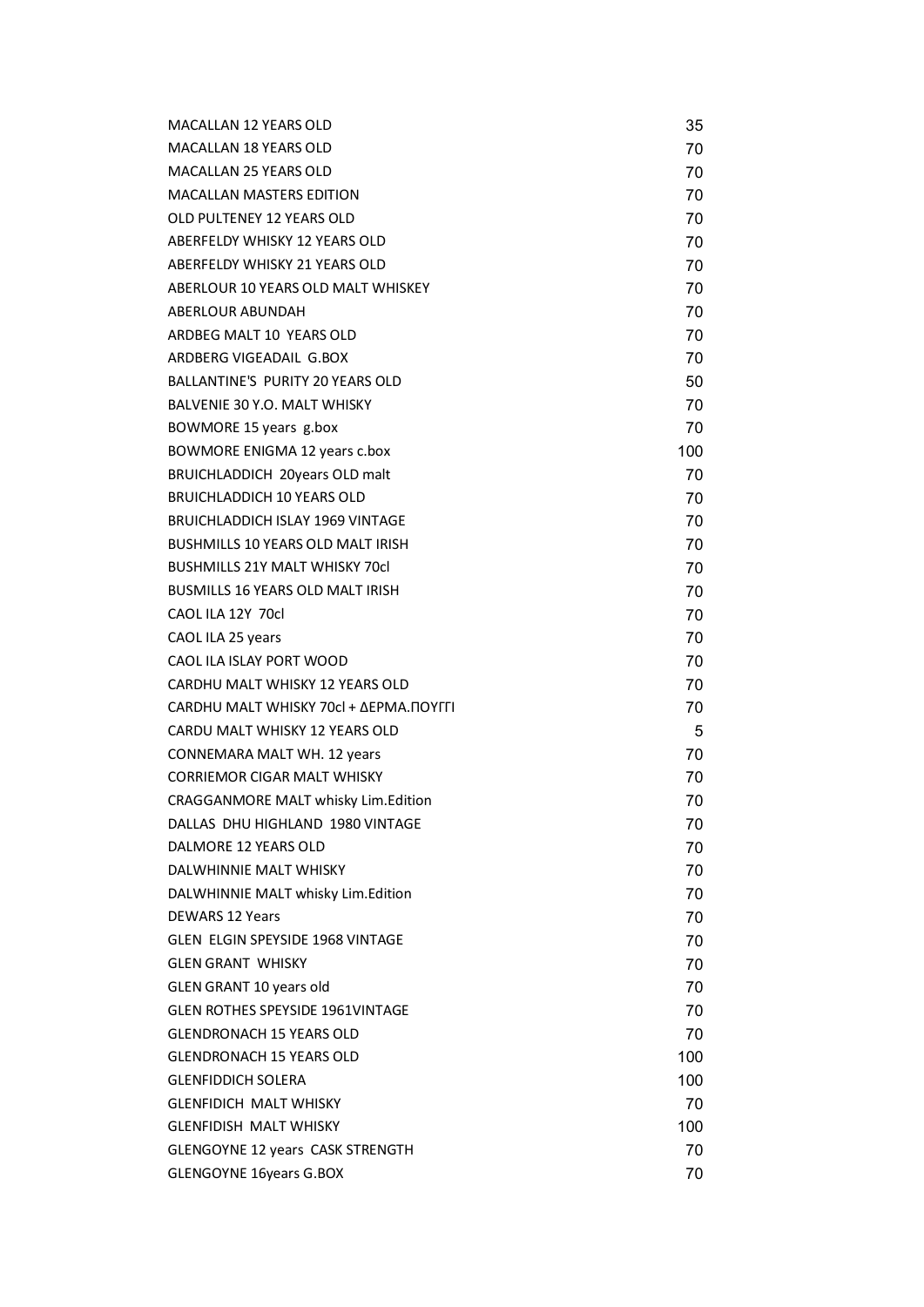| <b>GLENKINCHIE MALT WHISKY</b>             | 70  |
|--------------------------------------------|-----|
| <b>GLENKINCHIE MALT whisky Lim.Edition</b> | 70  |
| <b>GLENLIVET 12 YEARS OLD WHISKY</b>       | 70  |
| <b>GLENLIVET 15 YEARS OLD WHISKY</b>       | 70  |
| <b>GLENLIVET 18 YEARS OLD WHISKY</b>       | 70  |
| <b>GLENLIVET WHISKY</b>                    | 100 |
| <b>GLENMORANGIE 10 YEARS OLD WHISKY</b>    | 70  |
| <b>GLENMORANGIE MADEIRA FINISH</b>         | 70  |
| <b>GLENMORANGIE PORT FINISH</b>            | 70  |
| <b>GLENMORANGIE SHERRY FINISH</b>          | 70  |
| <b>GLENMORANGIE WH. 10 Y.O</b>             | 100 |
| <b>GLENMORANGIE WHISKY</b>                 | 5   |
| <b>GLENMORANGIE WHISKY</b>                 | 35  |
| <b>GRAGGANMORE MALT WHISKY</b>             | 70  |
| HIGHLAND PARK 12years G.BOX                | 70  |
| <b>HIGHLAND PARK 18 years</b>              | 70  |
| <b>ISLE OF JURA 10 Years Old</b>           | 70  |
| ISLE OF JURA 10 Years Old +Flask           | 70  |
| <b>ISLE OF JURA 16 Years Old</b>           | 70  |
| <b>ISLE OF JURA 21 Years Old</b>           | 70  |
| <b>ISLES DE JURA STILLMAN</b>              | 70  |
| JOHNNIE WALKER GREEN MALT                  | 70  |
| KILBEGGAN MALT WHISKY                      | 70  |
| <b>LAGAVULIN MALT 12 Years</b>             | 70  |
| <b>LAGAVULIN MALT 16 Years</b>             | 70  |
| <b>LAGAVULIN MALT 25 Years</b>             | 70  |
| LAGAVULIN MALT whisky Limited Edition      | 70  |
| LAPHROAIG MALT 40 Years Old VINTAGE        | 70  |
| LAPHROAIG MALT mntr                        | 5   |
| LAPHROAIG MALT 10 Years Old                | 70  |
| LAPHROAIG MALT 10 Years Old                | 100 |
| LAPHROAIG MALT 15 Years Old                | 70  |
| LAPHROAIG MALT 30 Years Old WOODEN G.BOX   | 75  |
| LAPHROAIG MALT QUARTER CASK                | 100 |
| <b>LAPHROAIG MALT WHISKY</b>               | 20  |
| LINKWOOD SPEYSIDE 1972 VINTAGE             | 70  |
| LOCH DHU MALT WHISKY                       | 70  |
| LOCH LOMOND SC. WHISKY 70cl                | 70  |
| <b>LOCH LOMOND WH. 21 Years</b>            | 70  |
| MACALLAN MALT whisky Lim.Edition           | 70  |
| <b>OBAN MALT WHISKY</b>                    | 70  |
| <b>OBAN MALT whisky Lim.Edition</b>        | 70  |
| SCAPA HIGHLAND 1990 VINTAGE                | 70  |
| SCAPA MALT 12 YEARS OLD WHISKY             | 100 |
| STRATHISLA SPEYSIDE 1987 VINTAGE           | 70  |
| <b>TALISKER MALT WHISKY</b>                | 70  |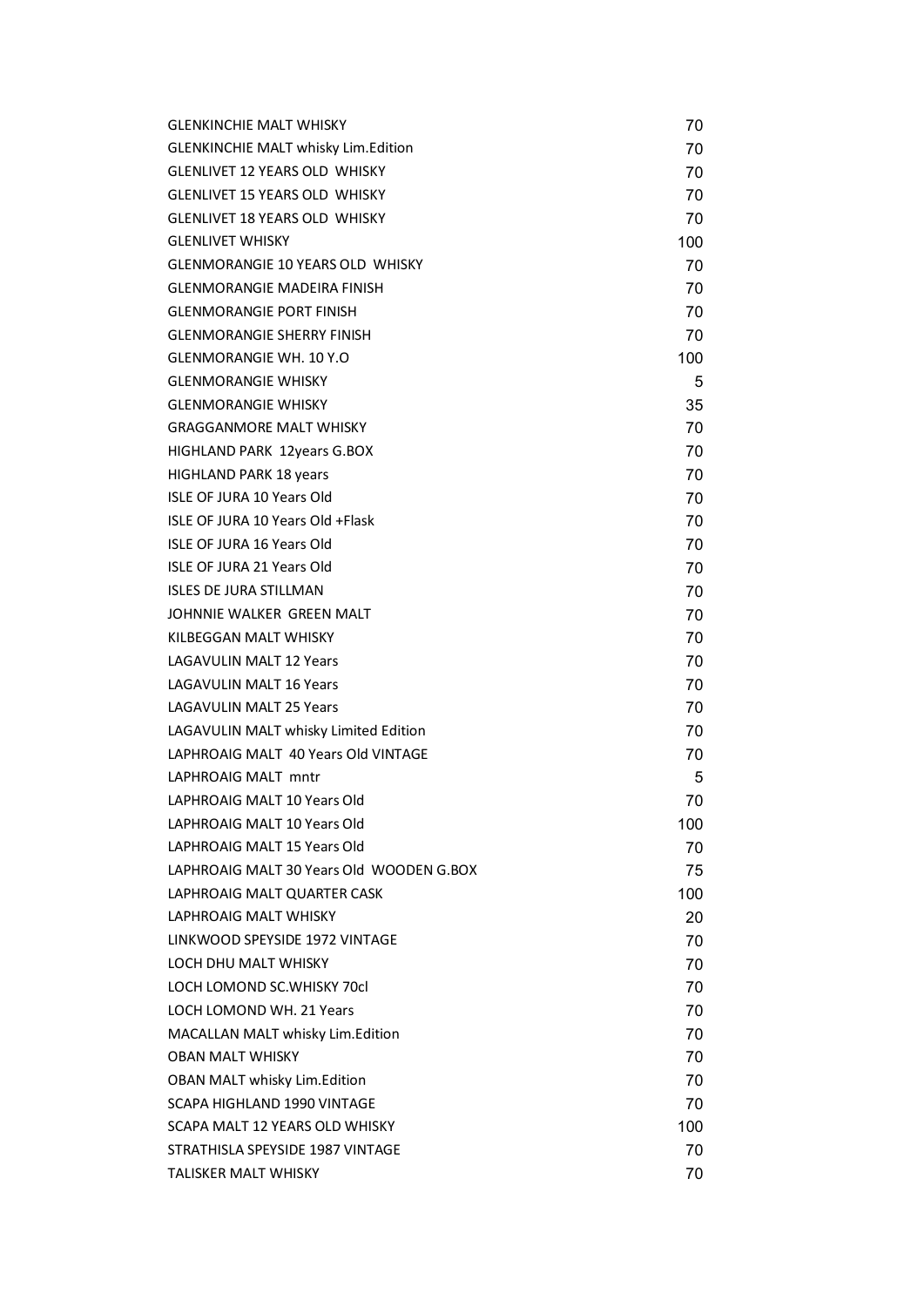| TALISKER MALT WHISKY 25 Years Old        | 70  |
|------------------------------------------|-----|
| <b>TALISKER MALT WHISKY 30 Years Old</b> | 70  |
| TALISKER MALT WHISKY LIMITED EDITION     | 70  |
| TALISKER MALT WHISKY SAILING BAG         | 70  |
| <b>TAMDHU SPEYSIDE 1961 VINTAGE</b>      | 70  |
| TOMINTOUL SPEYSIDE 67 VINTAGE            | 70  |
| <b>TORMORE MALT WHISKY 12 years</b>      | 100 |
| <b>VODKAS</b>                            |     |
| DOZZER SPICED VODKA                      | 70  |
| <b>ERISTOFF RED VODKA</b>                | 70  |
| SARKANA RED VODKA                        | 100 |
| FINLANDIA VODKA                          | 70  |
| FINLANDIA VODKA                          | 100 |
| STOLICHNAYA ELIT                         | 70  |
| STOLICHNAYA VODKA                        | 70  |
| STOLICHNAYA VODKA                        | 100 |
| STOLICHNAYA OHRANJ                       | 70  |
| STOLICHNAYA RAZBERI                      | 70  |
| STOLICHNAYA VANILIA                      | 70  |
| MOSCOYSKAYA VODKA                        | 100 |
| <b>42 BELOW PURE VODKA</b>               | 70  |
| ABSOLUT VODKA VANILIA                    | 100 |
| <b>ABSOLUT APEACH</b>                    | 100 |
| ABSOLUT LEVEL VODKA                      | 100 |
| ABSOLUT LEVEL VODKA 70 cl                | 70  |
| <b>ABSOLUT PEARS VODKA</b>               | 100 |
| <b>ABSOLUT RUBY RED</b>                  | 70  |
| ABSOLUT RUBY RED                         | 100 |
| ABSOLUT VODKA BLUE                       | 50  |
| ABSOLUT VODKA BLUE                       | 70  |
| ABSOLUT VODKA BLUE                       | 100 |
| ABSOLUT VODKA CITRON                     | 50  |
| <b>ABSOLUT VODKA CITRON</b>              | 100 |
| ABSOLUT VODKA KURANT                     | 70  |
| ABSOLUT VODKA KURANT                     | 100 |
| ABSOLUT VODKA MANDRIN                    | 70  |
| ABSOLUT VODKA MANDRIN                    | 100 |
| ABSOLUT VODKA PEPER                      | 50  |
| ABSOLUT VODKA RASBERRY                   | 100 |
| ABSOLUT VODKA RED LABEL                  | 70  |
| ABSOLUT VODKA RED LABEL                  | 100 |
| ABSOLUT VODKA VANILIA                    | 70  |
| <b>BELUGA VODKA CLASSIC</b>              | 70  |
| BELUGA VODKA CLASSIC                     | 100 |
| <b>BELUGA VODKA GOLDEN</b>               | 70  |
| <b>BELVEDERE VODKA</b>                   | 70  |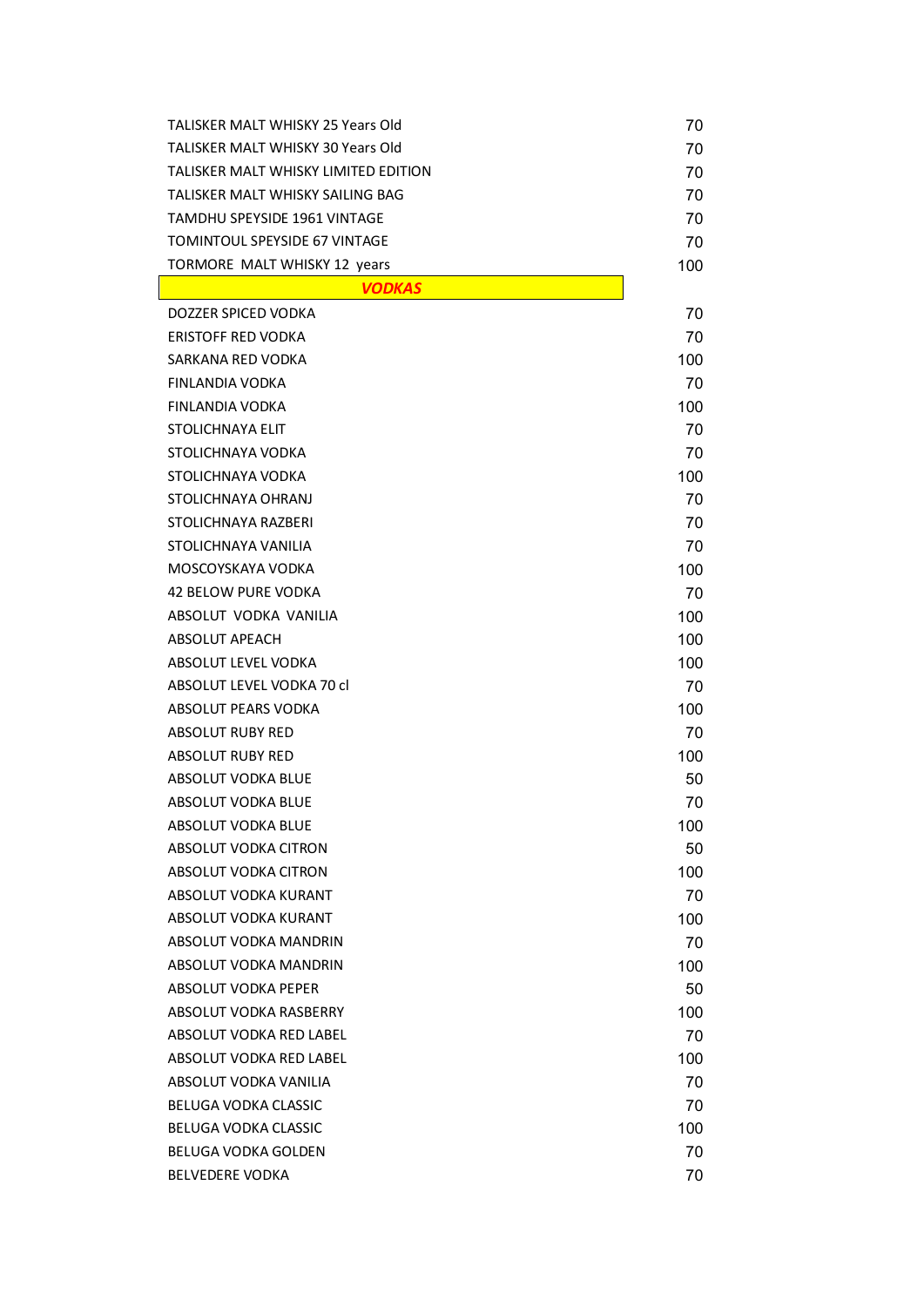| BELVEDERE VODKA SILVER         | 70  |
|--------------------------------|-----|
| <b>BELVEDERE VODKA INTENSE</b> | 70  |
| CAVIAR VODKA                   | 70  |
| <b>CIROC VODKA</b>             | 70  |
| DUE CHARDONNAY VODKA           | 70  |
| DUE MERLOT VODKA               | 70  |
| <b>DUE VODKA</b>               | 70  |
| <b>GRASOVKA VODKA</b>          | 70  |
| <b>GREY GOOSE PEAR VODKA</b>   | 100 |
| <b>GREY GOOSE VODKA</b>        | 70  |
| <b>GREY GOOSE VODKA</b>        | 100 |
| <b>GREY GOOSE VODKA</b>        | 150 |
| <b>GREY GOOSE VODKA ORANGE</b> | 100 |
| <b>GREY GOOSE CITRON VODKA</b> | 70  |
| KAUFFMAN VODKA                 | 70  |
| KETEL ONE VODKA                | 70  |
| LIMONAYA VODKA                 | 70  |
| ROBERTO CAVALLI VODKA          | 70  |
| <b>SKYY VODKA</b>              | 70  |
| <b>SMIRNOFF NORTH</b>          | 70  |
| <b>SMIRNOFF TWIST CITRUS</b>   | 70  |
| SMIRNOFF TWIST RASPBERRY       | 70  |
| SMIRNOFF TWIST VANILLA         | 70  |
| <b>SMIRNOFF VODKA mntrs</b>    | 5   |
| SMIRNOFF VODKA BLACK LABEL     | 70  |
| SMIRNOFF VODKA BLUE LABEL      | 70  |
| SMIRNOFF VODKA BLUE LABEL      | 100 |
| SMIRNOFF VODKA RED LABEL       | 35  |
| SMIRNOFF VODKA RED LABEL       | 70  |
| SMIRNOFF VODKA RED LABEL       | 100 |
| URSUS NATURAL ΛΕΥΚΗ            | 70  |
| URSUS ROTER VODKA              | 5   |
| URSUS ROTER VODKA              | 70  |
| URSUS ROTER VODKA              | 100 |
| VAN GOGH VODKA                 | 100 |
| <b>WYBOROWA EXQUISITE</b>      | 70  |
| WYBOROWA VODKA                 | 70  |
| ZUBROWKA VODKA                 | 70  |
| <b>GINS</b>                    |     |
| G' VINE GIN                    | 70  |
| <b>BEEFEATER DRY GIN</b>       | 70  |
| BEEFEATER DRY GIN              | 100 |
| <b>BEEFEATER 24 GIN</b>        | 70  |
| BEEFEATER DRY GIN CROWN JEWEL  | 100 |
| <b>BOMBAY SAPPHIRE GIN</b>     | 70  |
| <b>GORDON'S DRY GIN</b>        | 70  |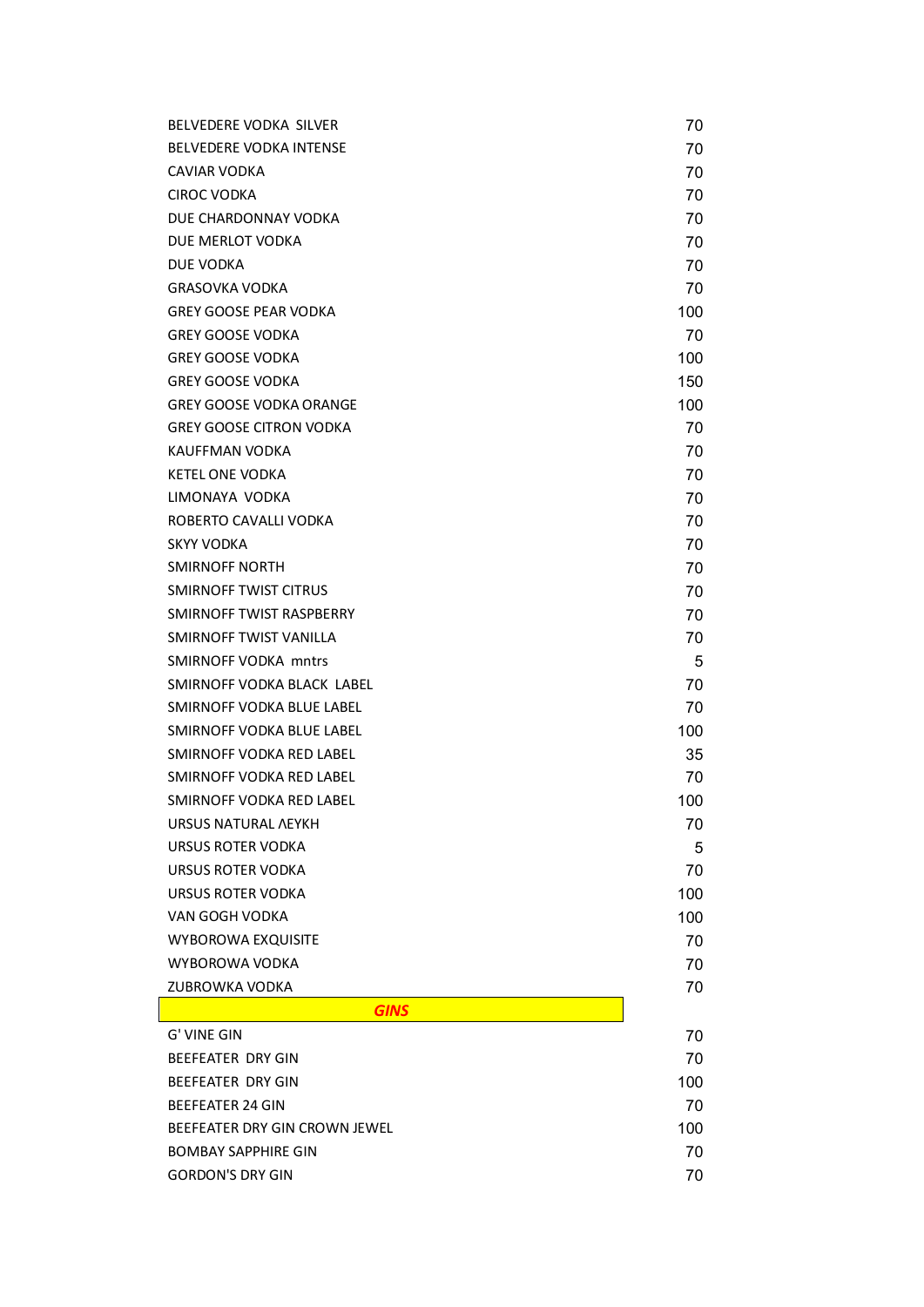| <b>GORDON'S DRY GIN</b>         | 100 |
|---------------------------------|-----|
| <b>HENDRINCKS GIN</b>           | 100 |
| <b>HENDRINCKS GIN</b>           | 70  |
| <b>TANQUERAY TEN</b>            | 70  |
| TANQUERAY TEN                   | 100 |
| <b>TANQUERAY XTRA DRY</b>       | 70  |
| <b>RUMS</b>                     |     |
| <b>BACARDI RUM CARTA BLANCA</b> | 70  |
| <b>BACARDI RUM CARTA BLANCA</b> | 100 |
| <b>BACARDI GRAND MELON</b>      | 100 |
| <b>BACARDI MOJITO</b>           | 70  |
| <b>BACARDI RAZZ</b>             | 100 |
| BACARDI RUM 8 ΕΤΩΝ              | 70  |
| <b>BACARDI RUM BLACK</b>        | 70  |
| <b>BACARDI RUM BLACK</b>        | 100 |
| <b>BACARDI RUM COCO</b>         | 70  |
| <b>BACARDI RUM LIMON</b>        | 70  |
| <b>BACARDI RUM LIMON</b>        | 100 |
| <b>BACARDI RUM ORO</b>          | 70  |
| <b>BACARDI RUM RAZZ</b>         | 70  |
| PAMPERO RUM BLANCO              | 70  |
| PAMPERO BLANCO                  | 100 |
| PAMPERO RUM GOLD                | 70  |
| PAMPERO RUM GOLD                | 100 |
| PAMPERO RUM GOLD                | 100 |
| PAMPERO ANNIVERSARIO            | 70  |
| CAPTAIN MORGAN SPICED GOLD      | 70  |
| CAPTAIN MORGAN SPICED GOLD      | 100 |
| CAPTAIN MORGAN DARK RUM         | 70  |
| <b>CAPTAIN MORGAN DARK RUM</b>  | 100 |
| <b>CAPTAIN MORGAN WHITE</b>     | 70  |
| <b>CAPTAIN MORGAN WHITE</b>     | 100 |
| LEGENDARIO 7 Y.O ELIXIR DE CUBA | 70  |
| LEGENDARIO RON ANEJO 9 Y.O      | 70  |
| HAVANA CLUB 3year GOLD          | 70  |
| HAVANA CLUB 7year GOLD          | 70  |
| <b>HAVANA CLUB ANEJO RUM</b>    | 70  |
| HAVANA CLUB MAXIMO EXTRA ANEJO  | 70  |
| HAVANA CLUB RUM BLANCO          | 100 |
| HAVANA CLUB RUM GOLD            | 100 |
| <b>HAVANA CLUB RUM SILVER</b>   | 70  |
| HAVANA GRAN RESERVA             | 70  |
| MOUNT GAY EXTRA OLD RUM         | 100 |
| <b>MOUNT GAY RUM ECLIPSE</b>    | 70  |
| <b>MOUNT GAY RUM ECLIPSE</b>    | 100 |
| <b>MYERS'S DARK RUM</b>         | 100 |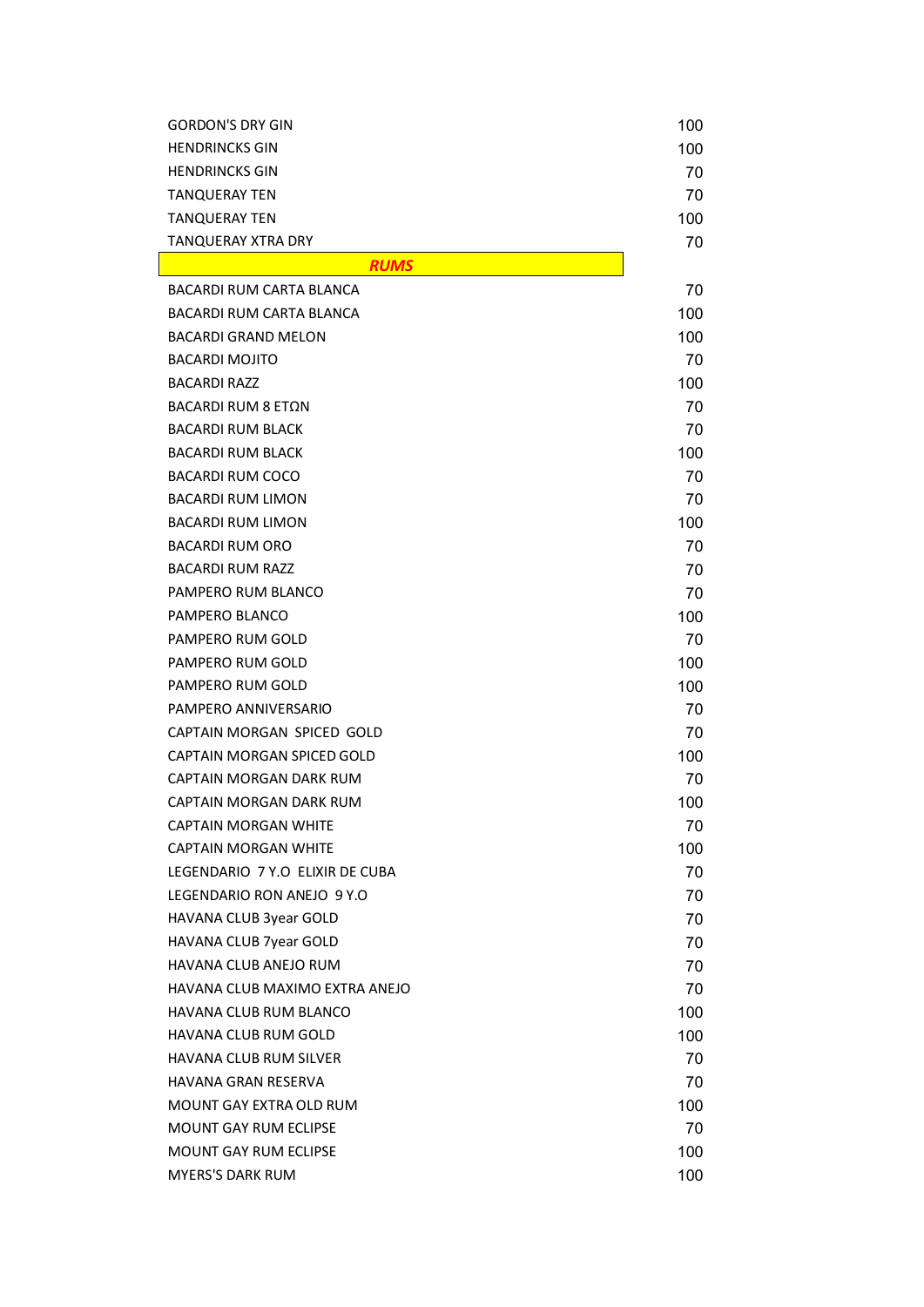| <b>BRUGAL ANEJO</b>                    | 70  |
|----------------------------------------|-----|
| BRUGAL EXTRA VIEJO RUM                 | 70  |
| ANGOSTURA 1824 12 YEARS OLD            | 70  |
| ANGOSTURA 1919 8 YEARS OLD PREMIUM RUM | 70  |
| VARADERO ANEJO RUM                     | 70  |
| <b>VARADERO SILVER DRY RUM</b>         | 70  |
| VARADERO SILVER DRY RUM                | 100 |
| <b>MATUSALEM RUM CLASSICO</b>          | 70  |
| MATUSALEM RUM GR.RESERVA               | 70  |
| MATUSALEM RUM PLATINO                  | 70  |
| MULATA ANEJO RESERVA                   | 70  |
| MULATA CARTA BLANCA                    | 70  |
| MULATA PALMA SUP.                      | 70  |
| PYRAT X.O RESERVE RUM                  | 70  |
| STROH RUM 60°                          | 70  |
| STROH RUM 60°                          | 100 |
| STROH RUM 80°                          | 70  |
| STROH RUM 80°                          | 100 |
| ZACAPA 23 RUM                          | 70  |
| ZACAPA 23 RUM                          | 100 |
| ZACAPA X.O                             | 70  |
| ZACAPA CENTENARIO 15 Y.O               | 100 |
| CACHACA TEICHENNE JACARE               | 100 |
| CACHACA MANGAROCA                      | 70  |
| <b>CACHACA PITU</b>                    | 100 |
| CACHACA JANEIRO                        | 70  |
| YPIOCA KITPINH                         | 100 |
| YPIOCA BLANCO                          | 100 |
| SAGATIBA PURA                          | 70  |
| SAGATIBA VELHA                         | 70  |
| <b>TEQUILAS</b>                        |     |
| <b>GUSANO ROJO MEZCAL</b>              | 50  |
| <b>GUSANO ROJO MEZCAL</b>              | 70  |
| EL JIMADOR TEQUILA REPOSADO            | 70  |
| EL JIMADOR BLANCO                      | 70  |
| EL JIMADOR REPOSADO                    | 100 |
| HERRADURA ANEJO TEQUILA                | 70  |
| HERRADURA REPOSADO TEQUILA             | 70  |
| HERRADURA SILVER TEQUILA               | 70  |
| SIERRA GOLD                            | 70  |
| SIERRA GOLD                            | 100 |
| SIERRA MILENARIO ANEJO                 | 70  |
| <b>SIERRA SILVER</b>                   | 70  |
| SIERRA SILVER 100cl                    | 100 |
| CAZADORES TEQUILA ANEJO                | 70  |
| CUERVO DON JULIO ANEJO                 | 70  |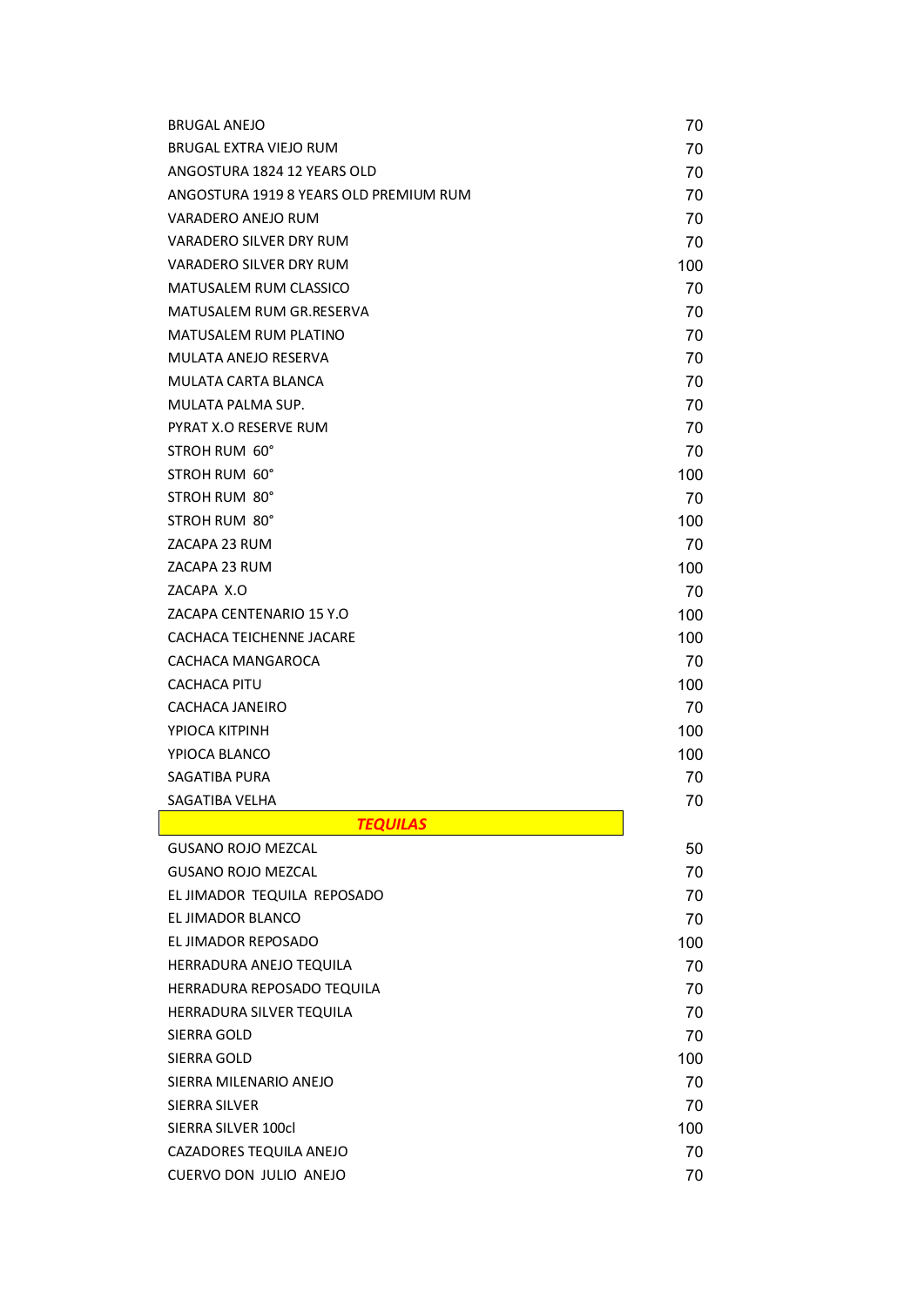| CUERVO DON JULIO BLANCO           | 70  |
|-----------------------------------|-----|
| CUERVO DON JULIO REPOSADO         | 70  |
| EL PATRON TEQUILA GOLD            | 100 |
| JOSE CUERVO 1800 RESERVA ANTIGUA  | 70  |
| <b>JOSE CUERVO TEQUILA ANEJO</b>  | 70  |
| <b>JOSE CUERVO TEQUILA BLACK</b>  | 70  |
| <b>JOSE CUERVO TEQUILA GOLD</b>   | 70  |
| JOSE CUERVO TEQUILA PLATINO       | 70  |
| <b>JOSE CUERVO TEQUILA SILVER</b> | 70  |
| JOSE CUERVO TEQUILA TRADITIONAL   | 50  |
| OLMECA ANEJO EXTRA AGED           | 70  |
| <b>OLMECA SILVER</b>              | 70  |
| OLMECA TEZON                      | 70  |
| OLMECA GOLD                       | 70  |
| PATRON TEQ. ANEJO                 | 70  |
| PATRON TEQ. PLATINUM              | 70  |
| PATRON TEQ. REPOSADO              | 70  |
| PATRON TEQ. SILVER                | 70  |
| RESERVA 1800 TEQ. ANEJO           | 70  |
| RESERVA 1800 TEQ. BLANCO          | 70  |
| RESERVA 1800 TEQ. REPOSADO        | 70  |
| CENTENARIO TEQ. ANEJO             | 70  |
| CENTENARIO TEQ. PLATA             | 70  |
| CENTENARIO TEQ. REPOSADO          | 70  |
| SAUZA TEQUILA GOLD                | 70  |
| SAUZA TEQUILA GOLD                | 100 |
| SAUZA TEQUILA HORNITOS            | 70  |
| SAUZA TEQUILA SILVER              | 70  |
| SAUZA TEQUILA SILVER              | 100 |
| <b>LIQUEURS</b>                   |     |
| <b>APRICOT BRANDY TEICHENNE</b>   | 100 |
| APRICOT TUNEL LIQUEUR             | 100 |
| BANANA TUNEL LIQUEUR              | 100 |
| <b>BATIDA ZIBAO TUNEL</b>         | 100 |
| <b>BLUE CURACAO TUNEL</b>         | 100 |
| <b>CHERRY BRANDY TUNEL</b>        | 100 |
| <b>COCONUT ALOHA TEICHENNE</b>    | 100 |
| <b>FRANGELICO LIQUEUR</b>         | 70  |
| <b>KIWI TEICHENNE</b>             | 100 |
| MARASCHINO TUNEL LIQEUER          | 70  |
| MENTA TUNEL LIQUEUR               | 100 |
| PISANG CAIMAN                     | 70  |
| TIA NADAL COFFEE LIQUEUR GLASS    | 100 |
| TIA NADAL COFFEE LIQUEUR PET      | 100 |
| TROPICAL CAIMAN (SAFARI)          | 70  |
| AMARETTO DI SARONNO               | 70  |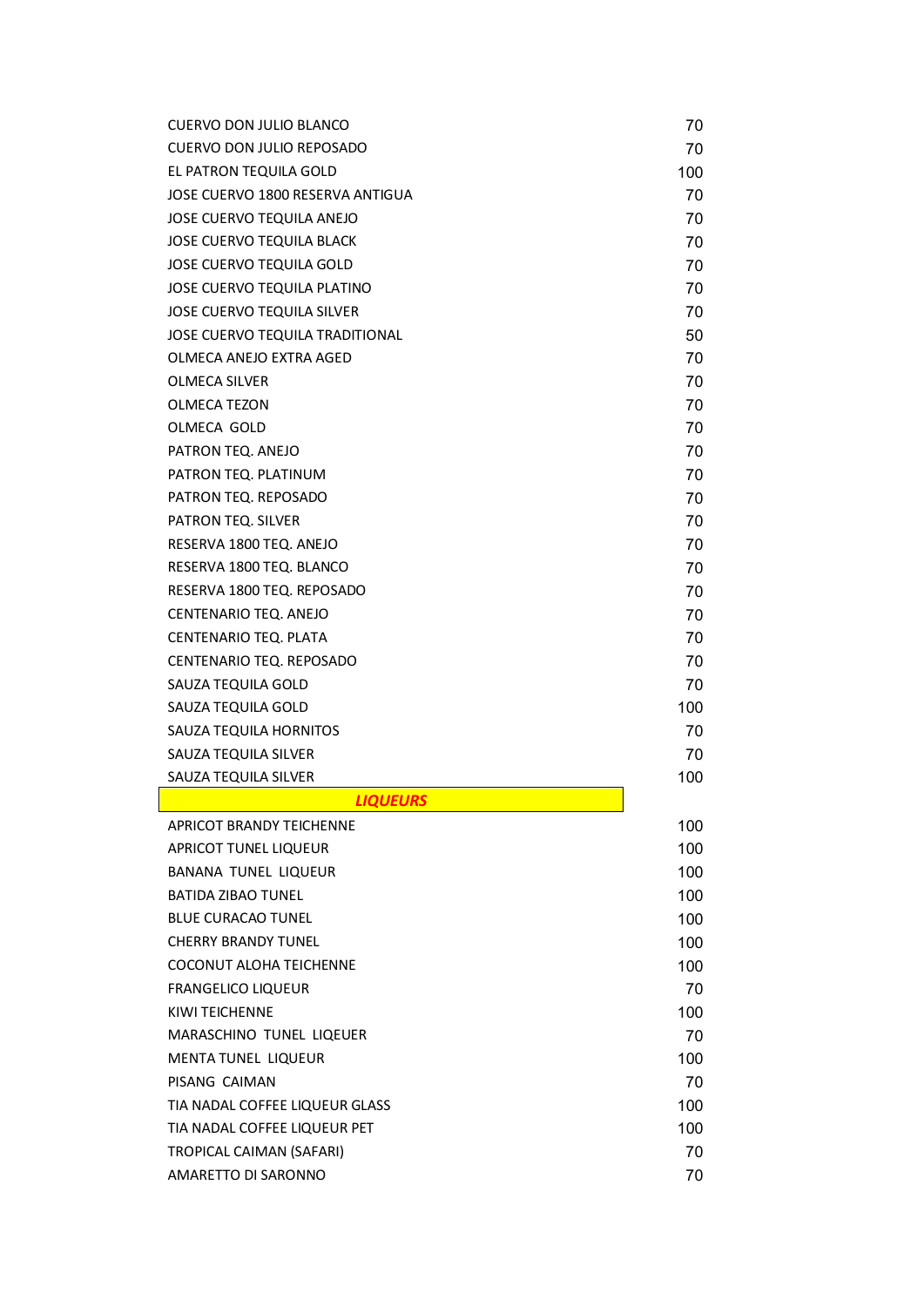| AMARETTO DI SARONNO              | 100 |
|----------------------------------|-----|
| AMARETTO TALEA CREAM LIQUEUR     | 70  |
| AMARETTO VACCARI                 | 70  |
| <b>BATIDA DE COCO BLACK</b>      | 70  |
| BATIDA DE COCO MANGAROCA         | 70  |
| <b>BOLS LIQUEURS ΔΙΑΦΟΡΑ</b>     | 70  |
| COINTREAU LIQUEUR                | 70  |
| <b>COINTREAU LIQUEUR</b>         | 100 |
| <b>GALLIANO KITPINO</b>          | 70  |
| <b>IRISH MIST LIQUEUR</b>        | 70  |
| PASSOA LIQUEUR                   | 70  |
| PASSOA LIQUEUR                   | 100 |
| PETER HEERING                    | 70  |
| PISANG AMBON                     | 70  |
| PISANG AMBON                     | 100 |
| SOUTHERN COMFORT                 | 70  |
| SOUTHERN COMFORT                 | 100 |
| MARASCHINO LUXARDO LIQEUER       | 70  |
| <b>43 LIQUEUR</b>                | 100 |
| <b>ADVOCAT VERPOORTEN</b>        | 100 |
| AFTER SHOCK BLACK                | 70  |
| <b>AFTER SHOCK BLUE</b>          | 70  |
| AFTER SHOCK CINNAMON             | 70  |
| AFTER SHOCK CITRUS               | 70  |
| AFTER SHOCK GREEN                | 70  |
| AFTER SHOCK SILVER               | 70  |
| <b>BAILEYS CARAMEL</b>           | 70  |
| <b>BAILEYS IRISH CREAM</b>       | 70  |
| <b>BAILEYS IRISH CREAM</b>       | 100 |
| <b>BAILEYS MINT CHOCO.</b>       | 70  |
| BENEDICTINE B+B                  | 70  |
| <b>CHAMBORD LIQUEUR</b>          | 50  |
| <b>CHAMBORD LIQUEUR 75cl</b>     | 70  |
| <b>CHARLESTON FOLLIES</b>        | 70  |
| <b>CHARTREUSE GREEN LIQUEUR</b>  | 100 |
| DRAMBUIE LIQUEUR                 | 70  |
| <b>DRAMBUIE LIQUEUR</b>          | 100 |
| DRAMBUIE LIQUEUR CREAM           | 70  |
| <b>GLAYVA LIQUEUR</b>            | 100 |
| <b>GRAND MARNIER RED</b>         | 70  |
| <b>GRAND MARNIER RED</b>         | 100 |
| <b>GRAND MARNIER YELLOW</b>      | 70  |
| LUXARDO MARASCHINO               | 70  |
| <b>MALIBU LIQUEUR</b>            | 70  |
| <b>MALIBU LIQUEUR</b>            | 100 |
| MARIE BRIZARD ΔΙΑΦΟΡΑ LIQUEUERS. | 70  |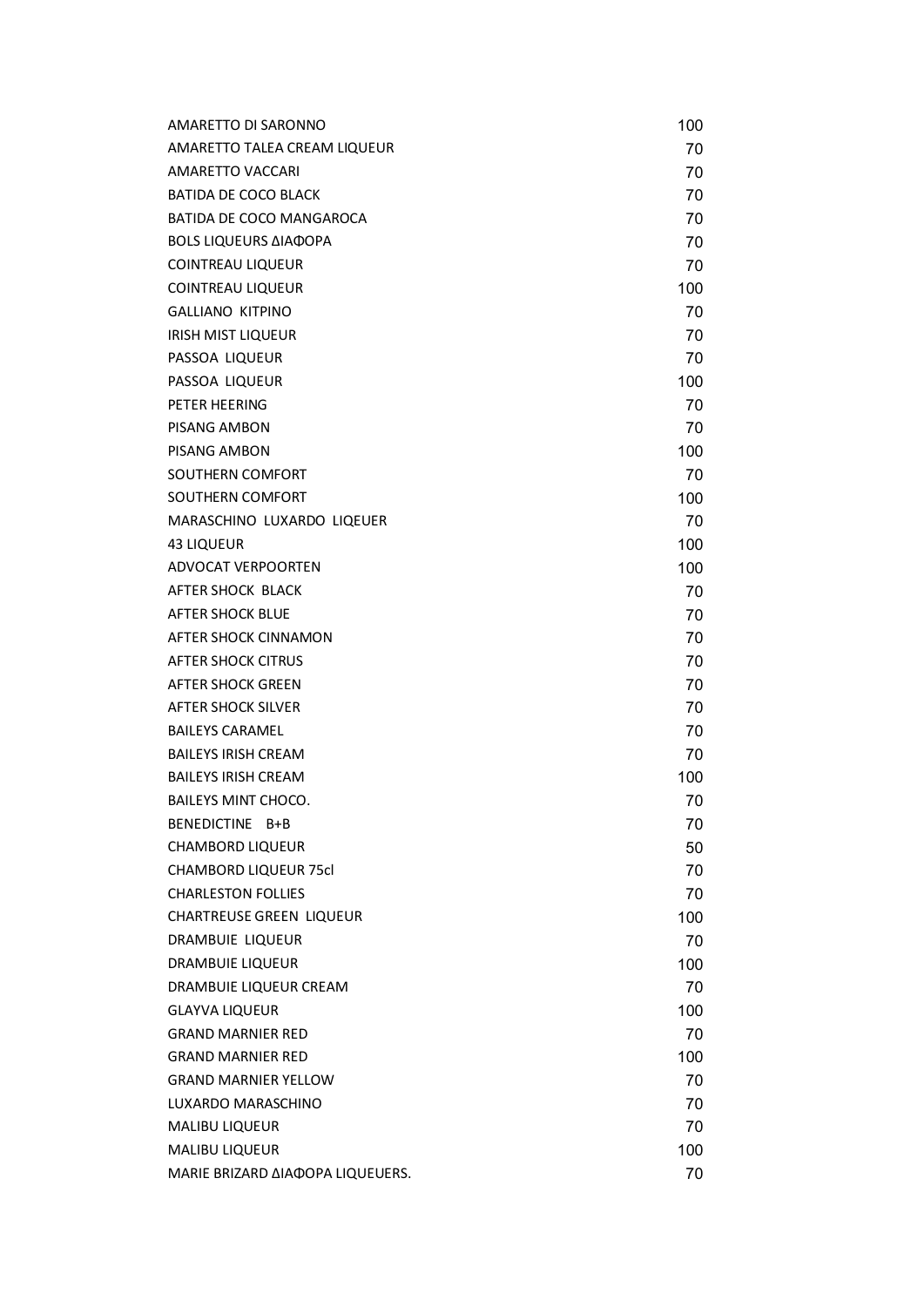| <b>MIDORI LIQUER MELON</b>                   | 100 |
|----------------------------------------------|-----|
| SAFARI LIQUEUR                               | 100 |
| SHERIDAN'S                                   | 50  |
| SOURZ APPLE LIQUEUR AMEPIKHZ                 | 70  |
| SOURZ PINEAPPLE LIQ. ΑΜΕΡΙΚΗΣ                | 70  |
| <b>TIA MARIA LIQUEUR</b>                     | 70  |
| <b>TIA MARIA LIQUEUR</b>                     | 100 |
| <b>BRANDIES</b>                              |     |
| JACOBI 1880                                  | 100 |
| <b>JACOBI 1880</b>                           | 300 |
| NAPOLEON BRANDY TUNEL PET                    | 100 |
| NAPOLEON BRANDY TEICHENNE                    | 100 |
| <b>NAPOLEON BRANDY TUNEL GLASS</b>           | 100 |
| VRISSAS BRANDY ***** TYPNABOY                | 70  |
| METAXA BRANDY 3***                           | 70  |
| METAXA BRANDY 3***                           | 100 |
| METAXA BRANDY 5*****                         | 70  |
| METAXA BRANDY 5*****                         | 100 |
| METAXA BRANDY 7******* AMOOPEAΣ              | 70  |
| METAXA BRANDY 7******* AMOOPEAΣ              | 100 |
| METAXA BRANDY 12************ DRY             | 70  |
| <b>COGNACS</b>                               |     |
| <b>CAMUS VS ELEGANCE</b>                     | 70  |
|                                              |     |
| COGNAC FRAPIN V.S.O.P.                       | 70  |
| COURVOISIER *** V.S LUXE                     | 100 |
| COURVOISIER *** V.S. LUXE                    | 70  |
| COURVOISIER V.S.O.P.                         | 70  |
| COURVOISIER V.S.O.P.                         | 100 |
| <b>COURVOISIER NAPOLEON</b>                  | 70  |
| COURVOISIER X.O.COGNAC                       | 70  |
| <b>FRAPIN X.O CHATEAU FONTPINOT</b>          | 70  |
| <b>FRAPIN DOMAINE FAMILY RESERVE</b>         | 70  |
| FRAPIN EXTRA CRYSTAL COGNAC                  | 70  |
| <b>FRAPIN FONTPINOT CHATEAU</b>              | 70  |
| <b>FRAPIN V.S COGNAC</b>                     | 70  |
| FRAPPIN GRANDE CHAMPAGNE NEW RABELAIS COGNAC | 70  |
| REMY MARTIN V.S cognac                       | 70  |
| REMY MARTIN V.S.O.P. COGNAC                  | 70  |
| REMY MARTIN X.O cognac                       | 70  |
| REMY MARTIN V.S.O.P cognac 100cl             | 100 |
| REMY MARTIN X.O EXCELLENCE                   | 70  |
| HENNESSY FINE V.S.O.P COGNAC                 | 70  |
| <b>HENNESSY V.S COGNAC</b>                   | 70  |
| <b>HENNESSY VSOP PRIVILEGE</b>               | 100 |
| <b>HENNESSY XO COGNAC</b>                    | 70  |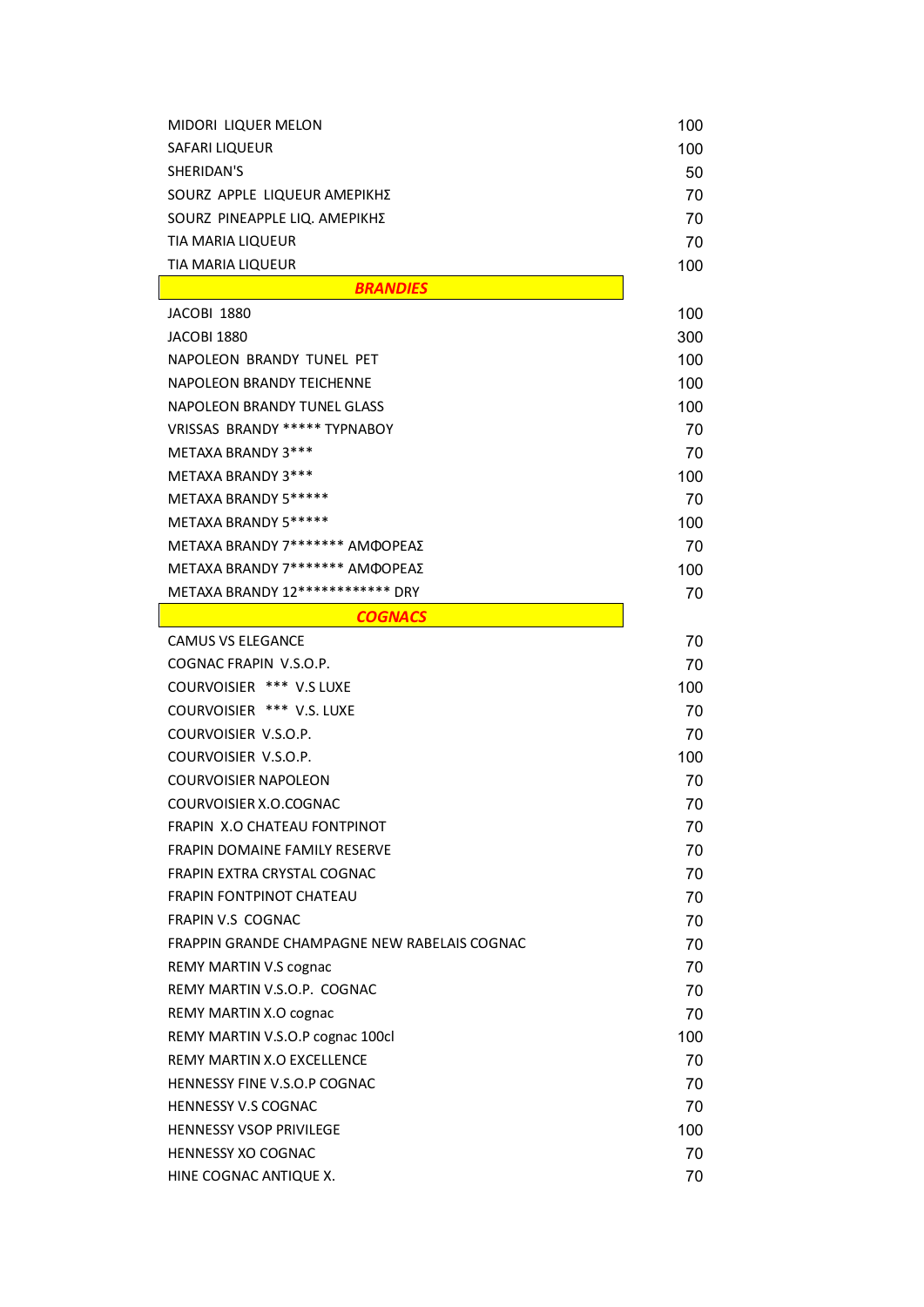| HINE COGNAC V.S.O.P.                                 | 70        |
|------------------------------------------------------|-----------|
| LARSEN COGNAC ΚΑΡΑΒΑΚΙ ΔΙΑΦΟΡΑ ΧΡΩΜΑΤΑ               | 70        |
| LARSEN EXTRA DOR X.O                                 | 70        |
| LARSEN GOLDEN VIKING EXTRA                           | 70        |
| MARTELL V.S. COGNAC                                  | 70        |
| XANTE PEAR and COGNAC LIQUER                         | 100       |
| XANTE POIR AU COGNAC                                 | 50        |
| <b>SAMBUCA</b>                                       |           |
| SAMBUCA OPAL NERA                                    | 70        |
| SAMBUCA PAOLINA                                      | 70        |
| SAMBUCA VACCARI                                      | 70        |
| SAMBUCA LUXARDO                                      | 70        |
| SAMBUCA LUXARDO NERA                                 | 70        |
| SAMBUCA MOLINARI                                     | 70        |
| SAMBUCA RAMAZOTI BLACK                               | 70        |
| SAMBUCA RAMAZZOTI                                    | 70        |
| SAMBUCA ROMANA                                       | 70        |
| <b>VERMOUTH</b>                                      |           |
| <b>MARTINI BIANCO VERMOUTH</b>                       | 100       |
| MARTINI DRY VERMOUTH                                 | 100       |
| MARTINI ROSSO VERMOUTH                               | 100       |
| MARTINI ROSATO VERM.                                 | 100       |
| MARTINI VERMOUTH ROSATO                              | 100       |
| CINZANO BIANCO                                       | 100       |
| <b>NOILLY PRAT VERMOUTH</b>                          | 70        |
| <b>PUNT E MES VERMUT 75cl</b>                        | 70        |
| <b>SCHNAPPS</b>                                      |           |
| <b>MELON SCHNAPPS TUNEL</b>                          | 100       |
| TEICHENEE APPLE SCHNAPPS                             | 70        |
| TEICHENNE APPLE SCHNAPPS                             | 100       |
| TEICHENNE BANANA SCHNAPPS                            | 100       |
| TEICHENNE KIWI SCHNAPPS                              | 100       |
| <b>TEICHENNE LIMON SCHNAPPS</b>                      | 70        |
| TEICHENNE MANZANA SCHNAPPS                           | 70        |
| <b>TEICHENNE MELON SCHNAPPS</b>                      | 70        |
| TEICHENNE MELON SCHNAPPS                             | 100       |
| <b>TFICHENNE PEACH SCHNAPPS</b>                      | 70        |
| TEICHENNE PEACH SCHNAPPS                             | 100       |
| TEICHENNE SCHNAPPS BUTTERSCOTCH                      | 70        |
|                                                      |           |
| TEICHENNE SCHNAPPS MORA                              | 70        |
| TEICHENNE STRAWBEPY SCHNAPPS                         | 100       |
| <b>ARCHERS SCHNAPPS</b>                              | 70        |
| <b>ARCHERS SCHNAPPS</b>                              | 100       |
| <b>OYZO</b>                                          |           |
| <b>OUZO "SANS RIVAL"</b><br><b>OUZO "SANS RIVAL"</b> | 20<br>100 |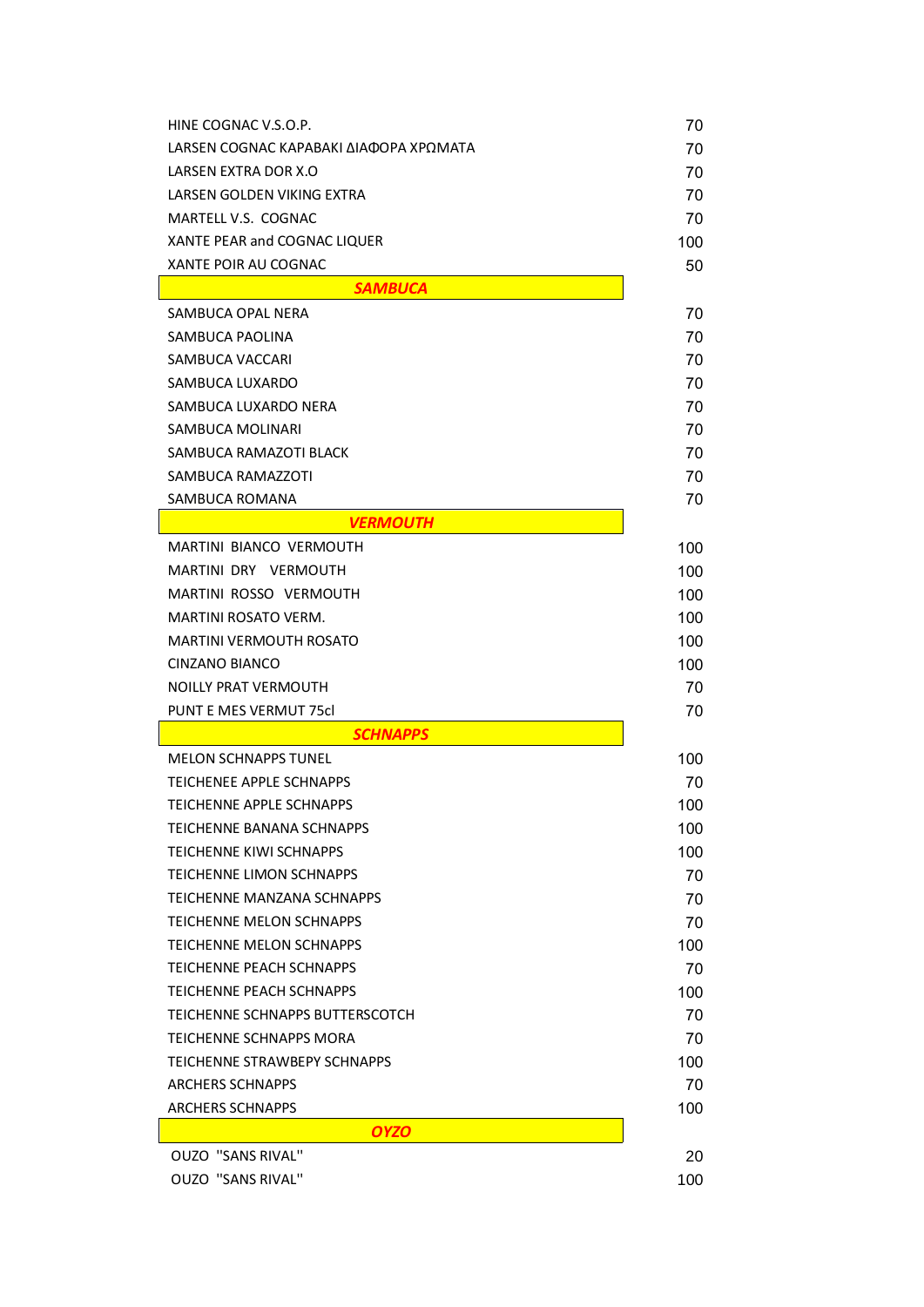| <b>OUZO "SANS RIVAL"</b>                   | 200 |
|--------------------------------------------|-----|
| ΓΙΟΚΑΡΙΝΗΣ ΟUΖΟ                            | 100 |
| ΓΙΟΚΑΡΙΝΗΣ ΟUΖΟ ΝΗΣΙΩΤΙΚΟ                  | 200 |
| <b>BARBAYANNI OUZO MNAE</b>                | 100 |
| <b>OUZO VETO METAAAIKO</b>                 | 100 |
| <b>OUZO VETO MYTIAHNHΣ METAAAIKO</b>       | 70  |
| OUZO 12                                    | 100 |
| <b>OUZO MINI</b>                           | 100 |
| <b>OUZO TYPNABOY VRISSAS</b>               | 100 |
| <b>OUZO TYPNABOY VRISSAS</b>               | 200 |
| <b>OYZO TSANTALI</b>                       | 100 |
| OYZO TSANTALI MAKEAONIKO                   | 200 |
| MNAMNATZIM OYZO CLASSIC                    | 70  |
| ΜΠΑΜΠΑΤΖΙΜ ΟΥΖΟ ΠΑΛΙΟ                      | 70  |
| ΠΛΩΜΑΡΙ OUZO                               | 100 |
| ΦΡΑΝΤΖΕΣΚΟΣ ΟΥΖΟ                           | 100 |
| ΦΡΑΝΤΖΕΣΚΟΣ ΟΥΖΟ                           | 200 |
| ΟυΖΟ ΑΠΑΛΑΡΙΝΑ ΜΑΣΤΙΧΑ                     | 70  |
| <b>OUZO ANAAAPINA XIOY</b>                 | 70  |
| ΟΥΖΟ ΠΙΤΣΙΛΑΔΗ                             | 70  |
| <b>Example 21 APERITIVES &amp; BITTERS</b> |     |
| <b>BITTER TUNEL CAIMAN</b>                 | 100 |
| ANGOSTURA BITTER                           | 10  |
| ANGOSTURA BITTER ORANGE                    | 10  |
| <b>APEROL BITTER</b>                       | 70  |
| AVERNA AMARO SICILIANO                     | 70  |
| <b>FERNET BRANCA</b>                       | 70  |
| FERNET BRANCA MENTA                        | 70  |
| LIMONCELLO LUXARDO                         | 70  |
| AVERNA LEMONELLO LIQUORE                   | 70  |
| AVERNA LEMONELLO LIQUORE                   | 50  |
| LIMONI SALUTI LIQUORE                      | 70  |
| LIMONCELLO STOCK                           | 50  |
| ROSSO ANTICO                               | 100 |
| <b>AALBORG AKVAVIT</b>                     | 70  |
| AALBORG AKVAVIT 100cl                      | 100 |
| <b>BECHEROVKA CARLSBAD</b>                 | 70  |
| <b>BOKMA GENEVER</b>                       | 100 |
| <b>CAMPARI ΙΤΑΛΙΑΣ</b>                     | 100 |
| <b>CYNAR APERITIF</b>                      | 100 |
| <b>DUBONNET LIQUEUR</b>                    | 70  |
| JAGERMEISTER LIQUEUR                       | 100 |
| AMARO LUXARDO ABANO                        | 70  |
| AMARO RAMAZZOTTI                           | 70  |
| <b>MONTENEGRO AMARO</b>                    | 70  |
| PERNOD PASTIS                              | 100 |